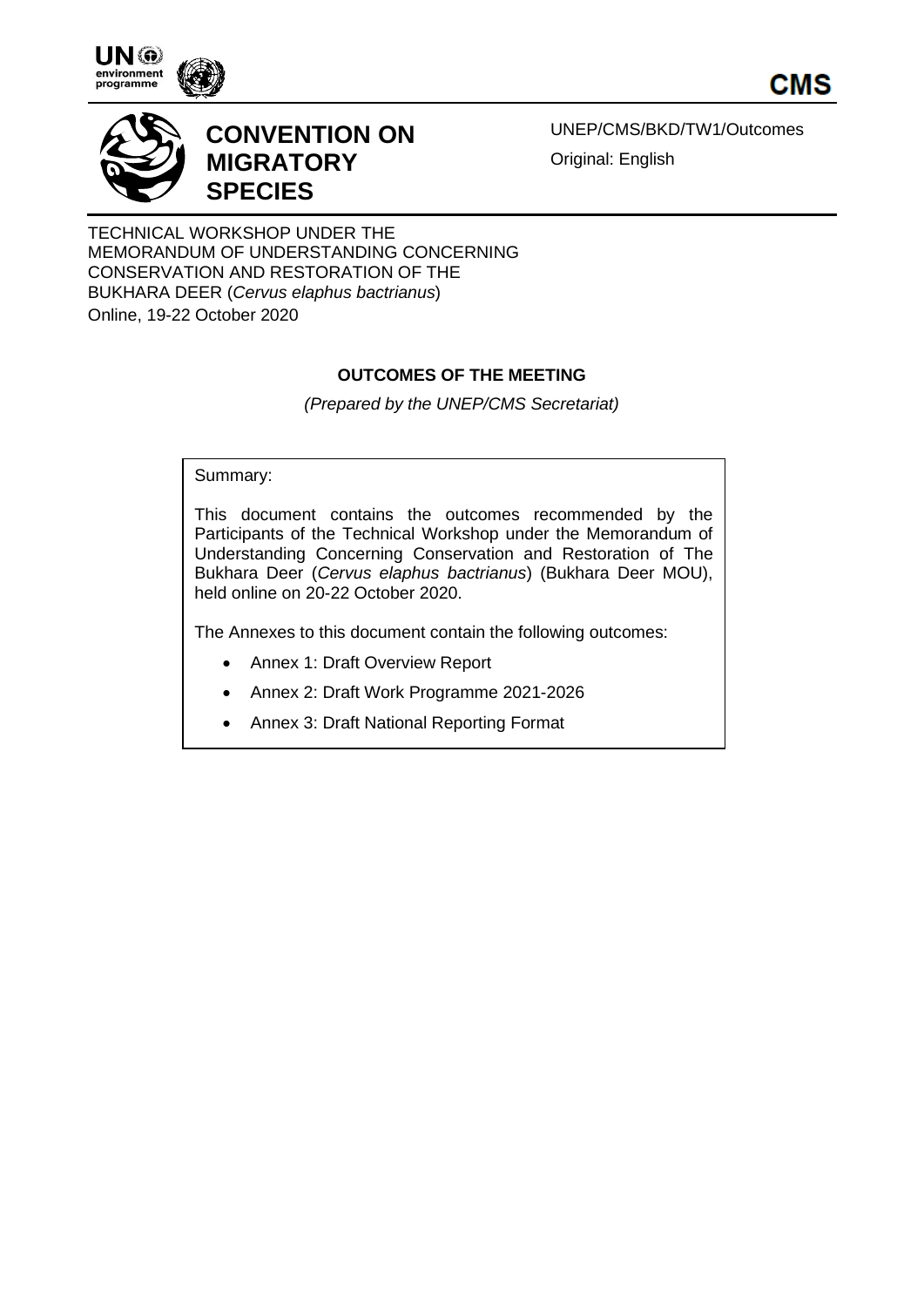# **OUTCOMES OF THE MEETING**

## **Background**

- 1. The expert workshop under the Memorandum of Understanding concerning Conservation and Restoration of the Bukhara Deer (*Cervus elaphus bactrianus*) (Bukhara Deer MOU) was jointly organized by the CMS Secretariat and the International Academy for Nature Conservation of the Federal Agency for Nature Conservation, Germany with funding from the German Ministry of the Environment, Nature Conservation and Nuclear Safety (BMU).
- 2. This meeting was initially planned as the second Meeting of the Signatory States to the MOU (MOS2), but could not take place due to the pandemic. The technical workshop was carried out instead and took place online with the view to prepare key documents: the Overview Report, the draft Work Programme for Bukhara Deer 2021-2026 and the new National Reporting Format. The initial drafts of these documents were prepared by WWF Russia on behalf of the CMS Secretariat with the financial support of the German BMU. To prepare the documents, WWF Russia undertook an analysis of the national reports submitted by Signatories as well as consultations with experts and Range State governments.
- 3. The participants of the workshop included government representatives from several Bukhara Deer Range States, scientists and representatives of national and international NGOs. They discussed challenges and priorities in ensuring the conservation and sustainable use of Bukhara Deer populations in the years to come. The meeting participants amended and endorsed the three main outcome documents for consideration and adoption by the MOU Signatory States. In addition, the participants recommended that future reporting under the Bukhara Deer MOU and MOS should take place in the frame of the meetings planned for the Central Asian Mammals Initiative.

#### Conservation Status of the Bukhara Deer

4. Participants discussed the overview report on the conservation status of the Bukhara Deer and the overall population trends. The report shows that the situation of Bukhara Deer has stabilized with many populations stable or growing. The species has been successfully reintroduced in parts of its former range with absolute numbers having increased from 350 animals at the time the Bukhara Deer MOU was signed in 2002 to about 3,500 in 2020. The meeting endorsed the overview report (contained in Annex 1) with some amendments.

#### Draft Work Programme for the Bukhara Deer 2021-2025

5. Participants discussed the draft Work Programme for the Bukhara Deer, which contains actions to maintain and restore habitat, prevent poaching, ensure participation of local communities in conservation work, scientific research, international cooperation, captive breeding and reintroduction as well as specific measures for each Range State. The document was endorsed by the Meeting with amendments and is contained in Annex 2.

#### Bukhara Deer and the Central Asian Mammals Initiative

6. The Bukhara Deer is one of the species covered by the Central Asian Mammals Initiative (CAMI), which was officially launched in 2014 by the  $11<sup>th</sup>$  Conference of the Parties to CMS in Quito, Ecuador. In September 2019, the Second CAMI Range State Meeting took place in Ulaanbaatar, Mongolia. The meeting developed a comprehensive Programme of Work 2021- 2026 (CAMI POW) for 14 CMS-listed mammals covered by the Initiative and revised Resolution 11.24, which was updated by COP13 (Resolution 11.24 (Rev. COP13)) in Gandhinagar, India in February 2020 along with the CAMI POW in its Annex.